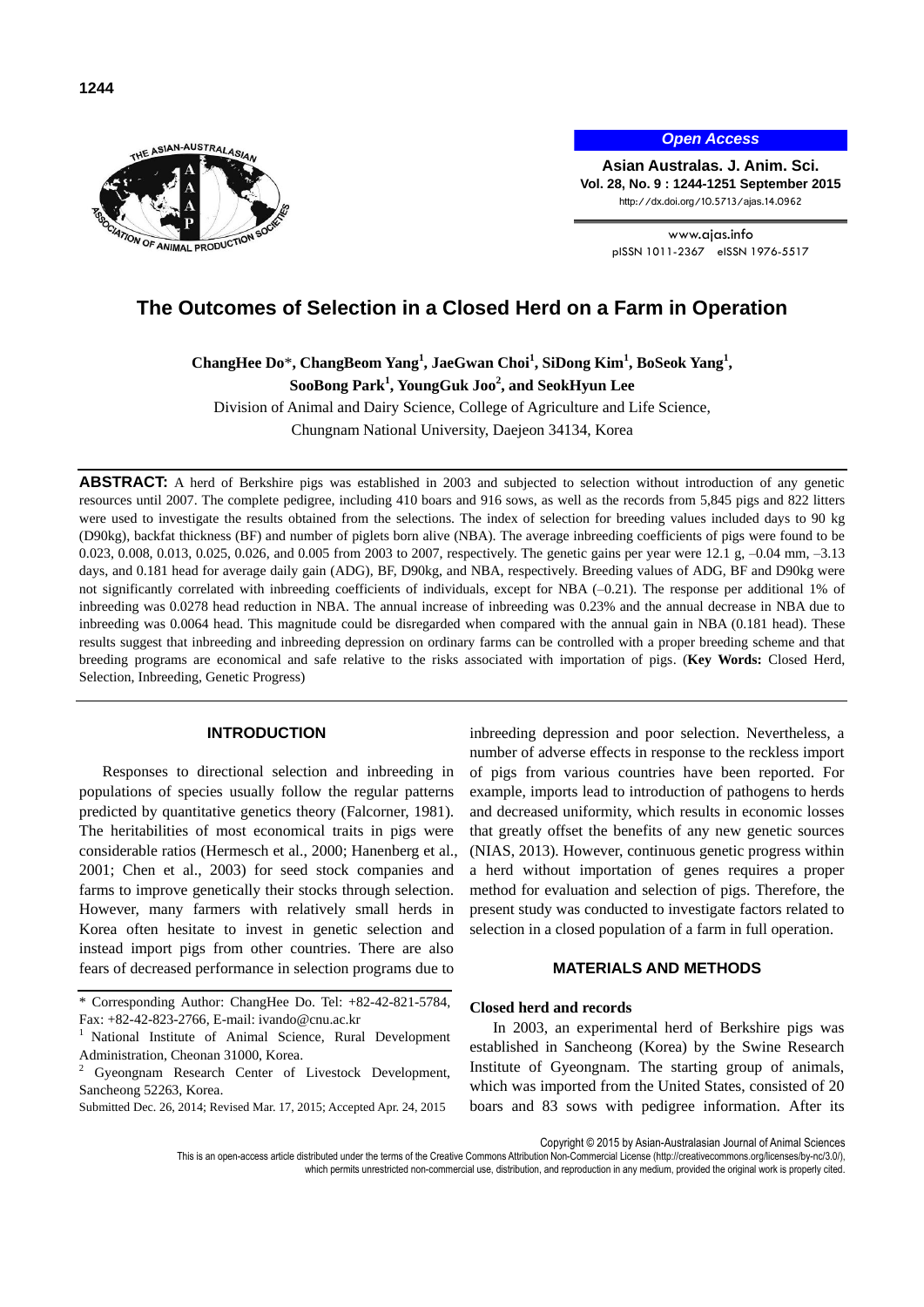inception, the herd was kept closed. Breeding plans were developed with overlapping generations, and the entire animals were put on-farm testing. The records from 5,845 pigs and 822 litters, including pedigree information of 49 sires and 214 dams, were used for analysis. The sires and dams were mated with the aid of a software (Do, 2003; Cdon Manager: A program for recording and managing seed stocks) that computes the selection index and inbreeding coefficient of hypothetical offspring. The index for selection on breeding values included days to 90 kg (D90kg), backfat thickness (BF), and number of piglets born alive (NBA). Most mating was practiced using offspring with an inbreeding coefficient of less than 3%. The pigs had *ad libitum* access to water and feed (standard scheme), in keeping with the practice in most farms in Korea. The traits measured in age cohorts were BF (mm), D90kg (day), and average daily gain (ADG) (g), which were used to estimate genetic progress. BFs were measured at 5-cm from the edge of the split back at the levels of the third, fourteenth, and fourth last ribs using a Piglog 105 device (Carometec A/S, Copenhagen, Denmark) and adjusted for a body weight of 90 kg. ADGs were measured from birth to the end of the performance test (about 145 age days). Details regarding the structure and selection of the herd are presented in Figure 1 and Table 1.

#### **Population**

The barns and facilities were newly built for the herd. The effects of the new building and facility might disappear in few years, mask selection response, and be confounded with annual effects in general. Selection was practiced for a relatively short period when compared with the previous studies (Rodrigáñez et al., 1998; Silió et al., 2013). Figure 1 shows the structure of the population according to birth year

and month. Approximately 100 sows and 20 boars were maintained in the herd at all times, which produced about 1,600 pigs annually. A beginning herd requires time to fill the pens with newly born piglets, and it took a little over a year to reach normal herd size. The average herd size was approximately 800 pigs, excluding sires and dams, with a peak size of about 1,200 heads being attained in 2005. The newly built barns and short period of selection may not be suitable for selection experiments, but could help identify problems associated with ordinary seed stock farms.

#### **Statistical analysis**

Simple statistics and figures were obtained using a statistical package (SAS, Cary, NC, USA) and a database tool (Sybase PowerBuilder Enterprise, Sybase Inc., Dublin, CA, USA). Genetic parameters and breeding values were analyzed with the restricted maximum likelihood (REML) procedure based on an animal model using the Wombat program (Meyer, 2010). The statistical model for the traits was as follows.

$$
y_i=Xb_i{+}Za_i{+}e_i,\\
$$

Where  $y_i$  is the vector of observations for the  $i<sup>th</sup>$  trait, and  $b_i$  is the vector of fixed effects, including contemporary groups, such as birth year-month, sex and dam parity or farrowing year month and sow parity. For random effects,  $a_i$ is the vector of random animal effects and  $e_i$  is the vector of random residual effects. X and Z are incidence matrices relating records of a trait to fixed effects and random effects.

If a represents the vectors of animal genetic effects for traits, and e represents the vector of residual effects, then the random effects can be assumed to follow a normal distribution with a mean of zero and the following



**Figure 1.** Distribution of animals according to birth year in the population and trace of herd size excluding sires and dams.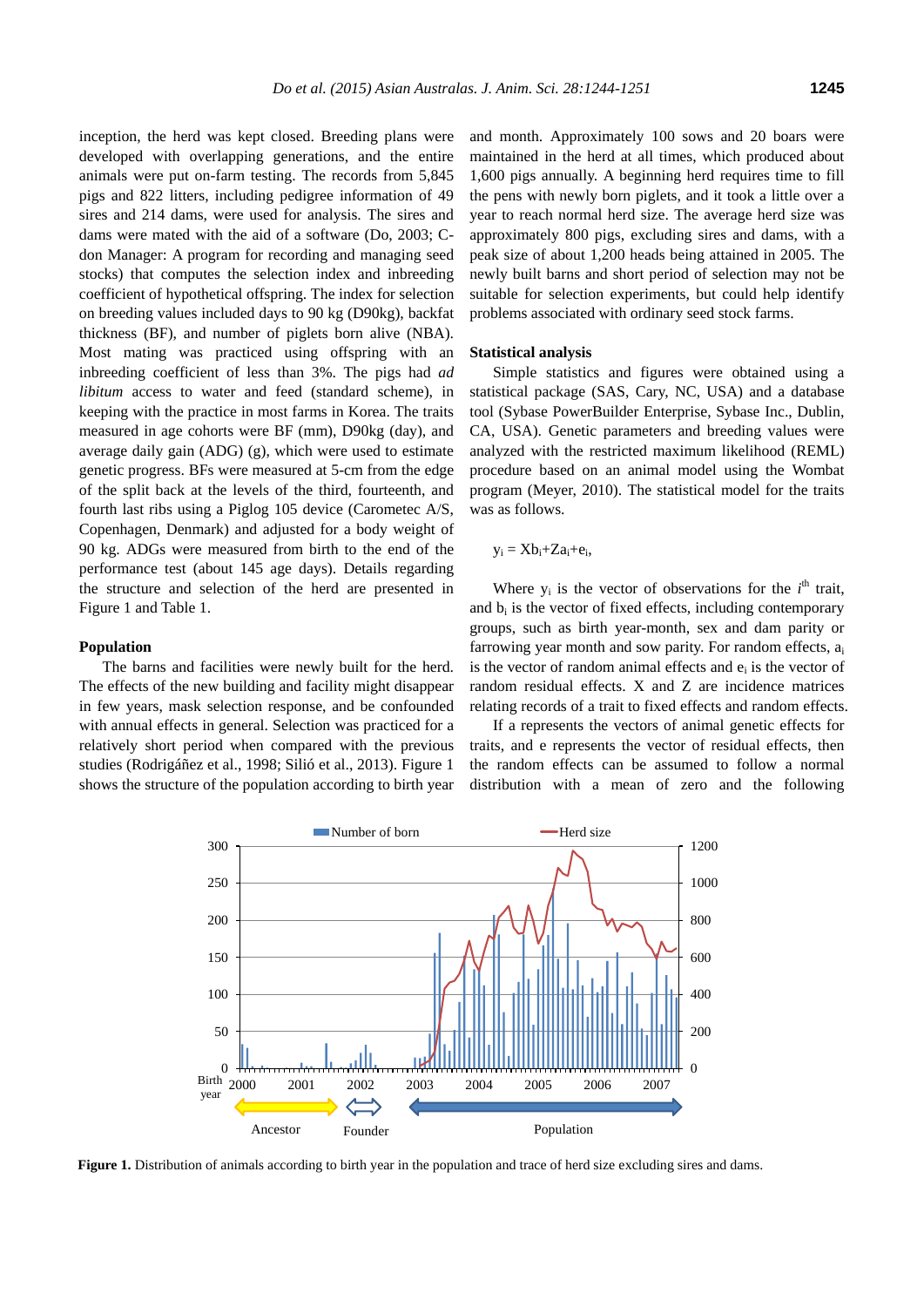| <b>Traits</b>          | Birth year         | 2003      | 2004      | 2005       | 2006      | 2007  |
|------------------------|--------------------|-----------|-----------|------------|-----------|-------|
| Head                   | Sire               | 23(5.7)   | 10(1.4)   | 11(1.3)    | 6(1.0)    |       |
|                        | Board <sup>1</sup> | 2(6.2)    | 9(2.7)    | 5(1.9)     | 20(4.3)   |       |
|                        | Dam                | 59 (14.6) | 45(6.4)   | 37(4.4)    | 17(2.8)   |       |
|                        | Sow <sup>1</sup>   | 20(19.5)  | 206(35.5) | 199 (28.3) | 209(37.6) |       |
|                        | Population         | 809       | 1,416     | 1,670      | 1,201     | 646   |
| Days to 90 kg          | Sire               | 144.9     | 145.8     | 144.0      | 144.5     |       |
|                        | Board <sup>1</sup> | 145.0     | 138.4     | 142.8      | 138.7     |       |
|                        | Dam                | 148.0     | 151.6     | 147.9      | 149.6     |       |
|                        | Sow <sup>1</sup>   | 147.2     | 154.9     | 157.0      | 155.1     |       |
|                        | Population         | 149.0     | 152.8     | 161.5      | 157.1     | 152.3 |
|                        | <b>STD</b>         | 13.2      | 14.2      | 16.5       | 13.6      | 15.5  |
| Daily gain (g)         | Sire               | 630.0     | 626.6     | 631.6      | 630.2     |       |
|                        | Board <sup>1</sup> | 629.0     | 673.0     | 640.4      | 662.6     |       |
|                        | Dam                | 612.0     | 600.2     | 614.2      | 604.1     |       |
|                        | Sow <sup>1</sup>   | 616.4     | 583.8     | 572.1      | 578.2     |       |
|                        | Population         | 610.5     | 593.8     | 555.5      | 571.7     | 594.8 |
|                        | <b>STD</b>         | 61.9      | 63.3      | 63.4       | 57.5      | 65.3  |
| Backfat thickness (mm) | Sire               | 13.0      | 13.7      | 16.9       | 18.7      |       |
|                        | Board <sup>1</sup> | 12.9      | 12.8      | 17.6       | 18.0      |       |
|                        | Dam                | 13.7      | 14.8      | 18.2       | 20.8      |       |
|                        | Sow <sup>1</sup>   | 14.0      | 16.7      | 18.6       | 20.2      |       |
|                        | Population         | 13.9      | 16.1      | 18.3       | 20.0      | 19.1  |
|                        | <b>STD</b>         | $3.0\,$   | 3.3       | 2.2        | 2.9       | 3.3   |

**Table 1.** Means and standard deviations of traits according to pig birth year

STDs, standard deviations of traits in the population.

<sup>1</sup> Seed stocks selected for sale, numbers in parenthesis are the percentiles of the selected animals.

distribution parameters:

$$
\text{var}\begin{bmatrix} a \\ e \end{bmatrix} = \begin{bmatrix} A \otimes G & 0 \\ 0 & I \otimes R \end{bmatrix}
$$

where, A is the numerator relationship matrix and G is a matrix with an order of 4, the covariance matrix of the genetic effect between traits. Matrix I is the identity matrix of appropriate dimension in each case, and R is the covariance matrix of residual effect.  $\otimes$  denotes Kronecker product of matrices.

# **RESULTS AND DISCUSSION**

#### **Selection**

Selection criteria were based on the rank of the selection index of hypothetical progeny of available sires for a dam. The selection index was calculated with breeding values and economical weights of traits. New breeding values were obtained from routine genetic evaluation of the traits for each performance test of an age cohort. Index weights on breeding values of ADG (g), BF (mm), and NBA (head) were 0.22, –2.58, and 58.70, respectively.

Selection at operational swine farms differs from selection of plants (Shaw and Sacks, 1995) and fruit flies (Bubliy and Loeschcke, 2005) in the laboratory, in which the results of selection including inbreeding coefficients and selection response are consistent with quantitative genetics. Selection of pigs for replacement or sale at farms in operation is practiced using both performance tests and genetic evaluation, if possible. The number of pigs to be selected is determined by the need for new breeding stocks and the superiority of candidates. Hence, selection intensity is continuously changing.

The sows with low rank of selection index comparing with candidates were culled after weaning their piglets. And the new young candidates for replacement waited for about two months to be mated after selection. That is, 5 month old gilts competed with the existing sows, which had mated two months previously and were pregnant. This selection scheme allowed a stable flow in production of pigs, but selection criteria changed continuously with selection intensity. Selection response and inbreeding coefficients were calculated from the average of individuals in the herd. Some of the pigs were selected and sold to multiplication farms (Table 1). In 2003, 5.7% and 14.6% of pigs were selected for the replacement of sires and dams, respectively. These rates gradually decreased every year, and thus sires and dams were selected upper 1.4%, 1.3%, and 1.0%, and 6.4%, 4.4%, and 2.8% of pigs with birth year 2004 through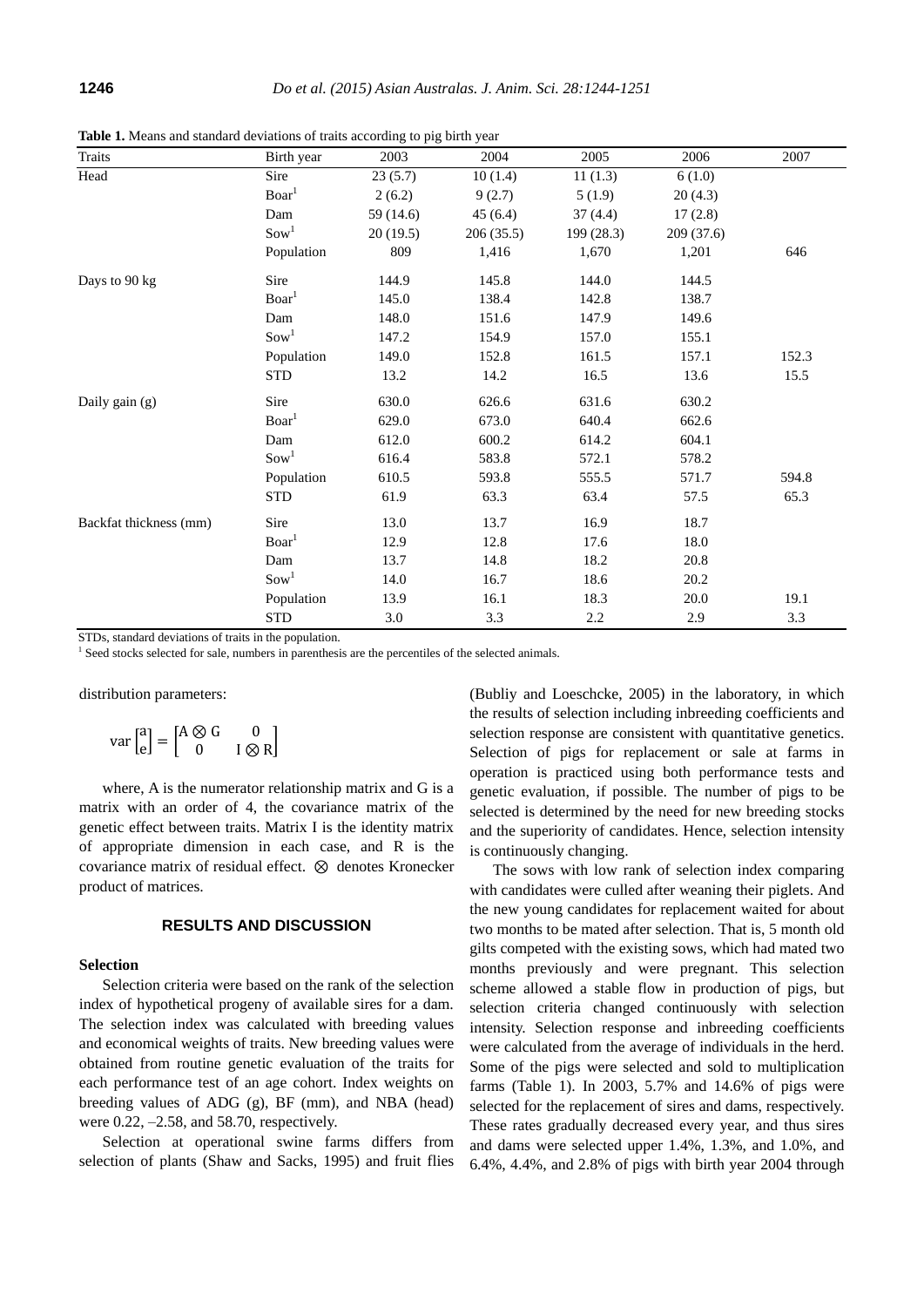2006, respectively. However, the percentile of dams did not mean absolute top ranking as previously mentioned about selection of gilts.

Changes in phenotypic values of the traits are shown in Table 1, and the selection differentials in the observed scales were provided. The selection differentials on BF in birth year 2003 through 2006 were  $-0.9, -2.4, -1.4$ , and  $-1.3$  mm, respectively, for sires and  $-0.2$ ,  $-1.3$ ,  $-0.1$ , and 0.8 mm, respectively, for dams. However, the means phenotypic values of parents were about equal or even larger than the means of the population born in previous year. It indicated that breeding values of BF and the economical weight for BF did not give progress in phenotypic values. Further Figure 2 showed the results of no improvement in breeding values of BF. The observed means of ADG in 2003 indicated fast growth of pigs, and low means in 2005 and 2006 were recovered in 2007. The selection differentials (difference in parents from population) on ADG in birth year 2003 through 2006 were 19.5, 32.8, 76.1, and 58.4 g, respectively for sires and 1.5, 6.4, 58.7, and 32.4, respectively, for dams. The newly built pens were clean and spacious; thus, pigs were raised under low levels of pathogen infection and low density. Gonyou and Stricklin (1988) pointed out that individual pig productivity decreases as crowding increases, but productivity in farms may increase, improving the economics (Edwards et al., 1988; Powell and Brumm, 1992). It was assumed that the new building effects greatly influenced performance of animals in 2003 and 2004, during which time herd size increased gradually (Figure 1). Further, the influences masked continuous genetic progress and typical selection response. The phenotypic values of BF were increased for sires, dams and population.

Bulmer (1971) showed that the contribution to linkage disequilibrium in additive genetic variance decreased under selection. It could be evidence of selection effect that could reduce additive variation and subsequently could reduce phenotypic variation. However, phenotypic variations in the traits shown in Table 1 were not reduced by selection during the study period, possibly due to the short period and selection of three traits. Significant reductions in variance under selection requires many generations of selection or directional selection of a trait expressed by few loci (Jacquard, 1974).

### **Genetic progress**

The heritabilities of BF, D90kg, ADG, and NBA estimated in the previous study (Do, 2007) were 0.29, 0.43, 0.45, and 0.23, respectively (Table 2). Cassady and Robison (2002) showed that heritabilities of backfat thickness, days to 230lb and ADG were 0.50, 0.25, and 0.30, respectively. The estimated growth traits obtained by Cassady and Robison (2002) (days to 230lb and ADG) and Do (2007) (D90kg and ADG) were similar, but the estimates in Table 2 were different (0.15 or more) and low, especially for BF (Cassady and Robison, 2002; Imboonta et al., 2007). Most reproductive traits are lowly heritable since environmental and other factors have significant effects on the traits (Imboonta et al., 2007). However, the heritability of NBA was high relative to previous studies (Chen et al., 2003; Johnson and Nugent, 2008; Savić et al., 2011). These findings indicated that the records from the same herd reduced environmental and erroneous effects, which resulted in high heritability in reproductive traits in the present study.

A genetic correlation between traits results in a correlated response to selection (Falconer, 1981). The trait of D90kg had values of opposite direction with ADG and a genetic correlation of –0.98. Body weight and BF tend to increase or decrease together. The genetic correlation of ADG and BF showed a positive value of 0.13, which differed from a study conducted by Imboonta et al. (2007),



**Figure 2.** Average breeding values of the four traits according to birth year-month.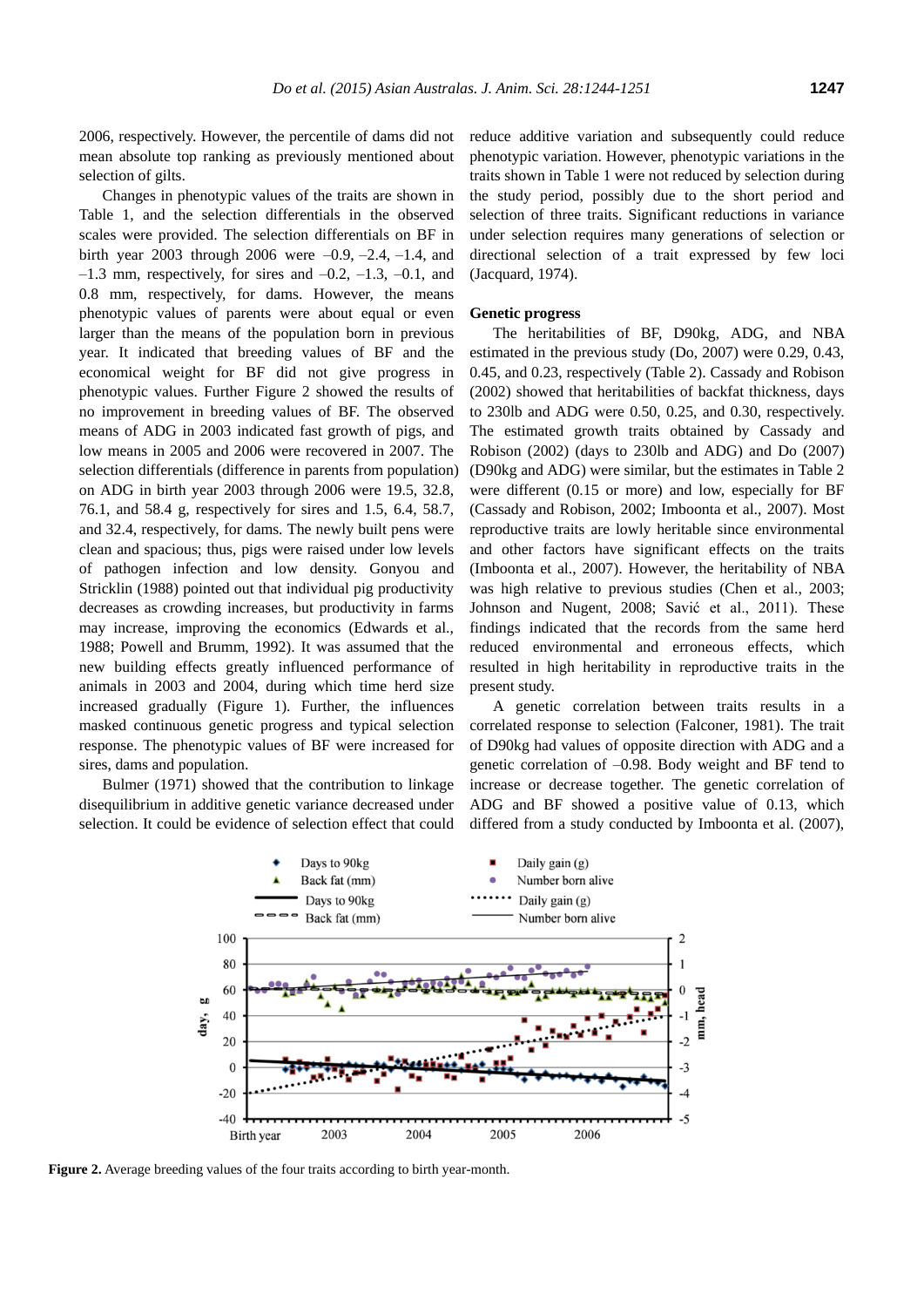**Table 2.** Heritabilities and genetic correlations of traits (Do, 2007)

|                          | Days to         | Daily   | <b>Backfat</b> | Number               |
|--------------------------|-----------------|---------|----------------|----------------------|
|                          | $90 \text{ kg}$ | gain    |                | thickness born alive |
| Days to 90 kg            | 0.43            |         |                |                      |
| Daily gain               | $-0.98$         | 0.45    |                |                      |
| <b>Backfat thickness</b> | $-0.17$         | 0.13    | 0.29           |                      |
| Number born alive        | 0.17            | $-0.08$ | 0.24           | 0.23                 |

in which the value was  $-0.03$ . The genetic correlations of NBA with production traits were unfavorable and low, which differed from the favorable genetic correlations reported by Imboonta et al. (2007). The genetic parameters in Table 2 were estimated in the early stage of the population and used to develop the selection index as previously described. The genetic correlations in the present study did not appear to be extraordinary, even under selection.

The breeding values of pigs were estimated using an animal model that took selection and non random mating into account (Kennedy et al., 1988). The numbers of pigs according to birth year month are shown in Figure 1. The average breeding values of the pigs with the same birth year month varied to some extent, as shown in Figure 2. Since breeding values were obtained by removing environmental and residual effects, average breeding values of the traits showed actual responses by selection over years. Consequently, the average breeding values of the traits over birth years could be traces of genetic progress reflecting aggregate breeding values in the herd.

The average breeding values of dams instead of the entire herd are shown for NBA in Figure 2. The average breeding values obtained for ADG for 2004 and 2005 were lower than those obtained in other years. The reason for this was not apparent, but these low values followed by continuous increases caused curves reflecting the average changes to have a bent shape. With the exception of ADG, the trends of other traits were linear. The traces in population under selection ran toward the breeding goals, as intended with the selection index. The equations describing the linear trends for BF, ADG, D90kg, and NBA in Figure 2 are shown for the herd in Table 3.

Gradients in breeding values during the period of selection were obtained for sires, dams and the herd, with regressions (Table 3). Annual changes were calculated by multiplying 12 months by monthly changes (regression coefficients). The changes of breeding values per year in parents (the averages for sires and dams) were 14.6 g, –0.13 mm, and –3.84 days for ADG, BF, and D90kg, respectively. Since Mendelian sampling contributions by heredity are summed as zero, the expected genetic response in the offspring is simply obtained by substituting the average of the parental breeding values in theory (Hill and Weir, 2011). However, as shown in Table 3, the changes in parents and the response of the herd were not the same. The gradients in parents were the intended selection differential by the breeder, whereas the gradients in the herd were due to selection. The percentages in Table 3 showed the portion of actual gain in the population from intended gain by selection of parents, and obviously represented selection efficiency in a sense. The proportions of ADG, BF, and D90kg in the herd were 82.6%, 31.7%, and 82.9%, respectively. The realized portion in NBA could not be obtained because litter records were only available for selected dams. The values were higher for growth (D90kg and ADG) than for leanness (BF). Unlike other traits, the average breeding values of BF fluctuated for a relatively long period (Figure 2). This may have been due to the low economic weight on BF relative to other traits. The large variations in breeding values of BF in 2003 and 2004 may have caused the low R-square of the regression and played a role in generation of the low selection efficiency.

The increases due to selection in parents were consistently larger toward the directionality of selection than those of the herd including offspring and parents. Accuracy is a measure of the standard error (SE) of

| <b>Traits</b>             |            | Equations               | $R^2$  | Gain/year | Ratio <sup>1</sup> $(\%)$ |
|---------------------------|------------|-------------------------|--------|-----------|---------------------------|
| Daily gain $(g)$          | Sire       | $y = 1.31190x - 0.4544$ | 0.4976 | 15.743    |                           |
|                           | Dam        | $y = 1.1217x - 10.162$  | 0.4822 | 13.460    |                           |
|                           | Population | $y = 1.0056x - 15.67$   | 0.7028 | 12.067    | 82.6                      |
| Backfat thickness (mm)    | Sire       | $y = -0.0158x + 0.2524$ | 0.2072 | $-0.190$  |                           |
|                           | Dam        | $y = -0.0063x+0.0585$   | 0.0336 | $-0.076$  |                           |
|                           | Population | $y = -0.0035x+0.0457$   | 0.0572 | $-0.042$  | 31.7                      |
| Days to 90 kg             | Sire       | $y = -0.3425x - 0.0514$ | 0.4977 | $-4.110$  |                           |
|                           | Dam        | $y = -0.2974x + 2.7546$ | 0.5039 | $-3.569$  |                           |
|                           | Population | $y = -0.2652x+4.2214$   | 0.7116 | $-3.182$  | 82.9                      |
| No. of piglets born alive | Sire       | $y = 0.0222x - 0.0374$  | 0.4456 | 0.266     |                           |
|                           | Dam        | $y = 0.0151x - 0.0186$  | 0.5665 | 0.181     |                           |

**Table 3.** Regression of calendar month on breeding values of each trait and genetic gain per year

 $\frac{1}{1}$  Represents the proportions of gains of the herd from the average gains of parents in breeding values.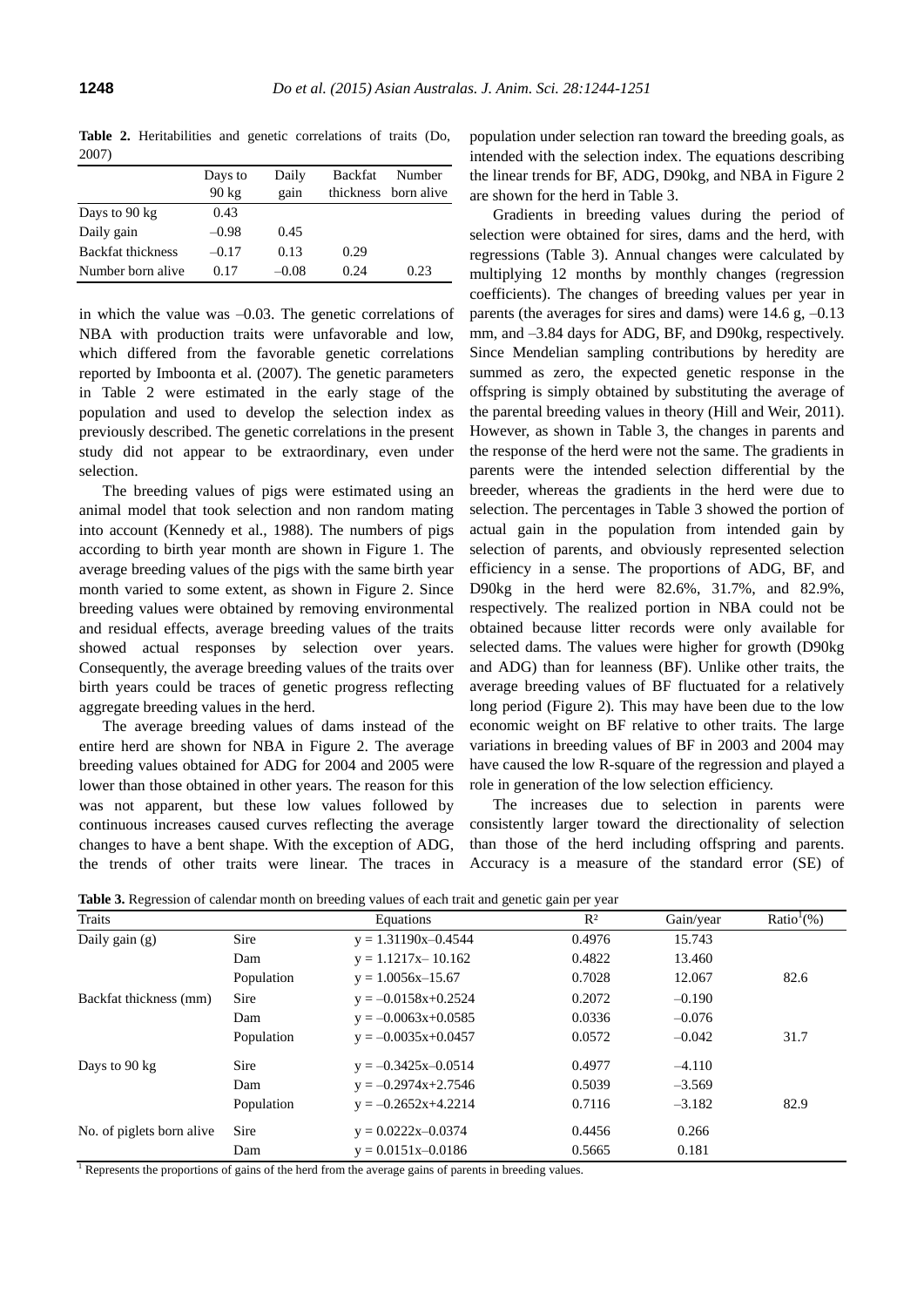prediction of an individual breeding value (Henderson, 1975) rather than the correlation between true and estimated breeding values in selected populations (Bijma, 2012). In general, additive genetic values of parents are more accurate than those of offspring, possibly due to differences in the changes. As shown in Table 1, the selection intensity for replacements increased rapidly. Selection differentials in parents to be selected also increased, but could be realized in offspring after a period of time, which might be a source of the differences. The gradients in breeding values of parents were always favorably large relative to those of the herd. If enough generations passed, the changes (gradients) of both parents and the herd could be very similar.

The changes in the breeding values per year in the herd were 12.1 g,  $-0.04$  mm, and  $-3.13$  days. The ADG was much higher than compared to previous studies (McKay, 1990; Hofer et al., 1992; Ferraz and Johnson, 1993). Genetic reductions in BF were similar to those reported by Kaplon et al. (1991), but much lower than that of  $-0.18$ mm/yr reported by Hudson and Kennedy (1985). The low selection response in BF could be characteristic of the Berkshire breed, which generally has thicker backfat than white pig breeds (Do, 2007). Interestingly, the selection differential of the sires was greater than dams for NBA. The genetic gain of NBA in dams was 0.181, which was higher than 0.118 in Landrace and Large White pigs (Ferraz and Johnson, 1993). Even though economic weights on the traits, selection intensity, and genetic correlations among ADG, BF, and NBA primarily determined the results of selection, it is believed that the high responses for ADG and NBA in the present study were partly due to the low average genetic ability of the Berkshire breed (high margin for improvement).

### **Inbreeding**

Inbreeding is defined as the probability of two alleles within an individual being identical by descent (Curie-Cohen, 1981). This phenomenon is unavoidable in small populations without introduction of new pigs (Falcorner, 1981), and is therefore a major concern to pig producers during selection. In the present study, mating plans were made with the aid of computer software, which limited inbreeding coefficients to below 0.03 whenever possible. Securing a sufficient number of sires relative to sows enabled maintenance of relatively low average inbreeding

**Table 4.** Average inbreeding coefficients and number of inbred animals in the herd

|            | Herd total |         | $\frac{9}{6}$ <sup>1</sup> |       | Inbred animal |  |
|------------|------------|---------|----------------------------|-------|---------------|--|
| Birth year | No         | Average |                            | No    | Average       |  |
| Foundation | 103        | 0.023   | 21.6                       | 22    | 0.105         |  |
| 2003       | 809        | 0.008   | 36.7                       | 297   | 0.022         |  |
| 2004       | 1,416      | 0.013   | 48.4                       | 685   | 0.027         |  |
| 2005       | 1,670      | 0.025   | 80.0                       | 1,336 | 0.032         |  |
| 2006       | 1,201      | 0.026   | 95.6                       | 1,148 | 0.028         |  |
| 2007       | 646        | 0.005   | 26.5                       | 171   | 0.020         |  |
| Overall    | 5,845      | 0.018   | 63.7                       | 3,659 | 0.029         |  |
| $1 -$      |            |         |                            |       |               |  |

Represents the proportion of inbred animals from the population.

throughout the experiment. The ratio of sires to dams (1 to 5) was relatively low when compared with the ordinary seed stock farms in Korea. All pedigree information was used for computation of inbreeding coefficients, even though the ancestries beyond the grandparents of the founders were not available. As shown in Table 4, the average inbreeding coefficients from 2003 to 2007 were 0.023, 0.008, 0.013, 0.025, 0.026, and 0.005, respectively. The proportion of animals inbred increased rapidly, but the average inbreeding coefficients did not. The annual increase of inbreeding coefficients in the herd was 0.23% when 2007 was excluded from the calculation. Inbreeding itself was completely controlled by computer aided mating and inbreeding in 2007, during which time it decreased to 0.5%.

Increased homozygosity leads to inbreeding depression if the recessive alleles are detrimental. Increased homozygosity can also affect the breeding values through the average effects of gene substitution (Falconer, 1981), which consist of both dominance and additive effects. The records of inbred pigs were used to investigate the relationship between inbreeding and breeding values of the traits (Table 5). No breeding values of the traits were significantly correlated with inbreeding coefficients, except for NBA (correlation  $= -0.21$ ). Inbreeding rarely affected breeding values of growth traits, and regression of the breeding values of NBA against the inbreeding coefficients was significant. The response per additional 1% of inbreeding was 0.0278 head reduction of breeding value in NBA. Rodrigáñez et al. (1998) also found a significant mean reduction of 0.27 piglets born and 0.39 live born for each 10% of litter inbreeding. Falconer (1981) stated that inbreeding depression exists to some degree in all

**Table 5.** Correlation and regression equation of inbreeding coefficients (%) with the breeding values of economical traits

|                   | Corr     | Pr> r    | Intercept | Pr> t    | Reg       | Pr >  t | R-square |
|-------------------|----------|----------|-----------|----------|-----------|---------|----------|
| D90 <sub>kg</sub> | 0.003    | 0.8236   | $-3.6209$ | < 0.0001 | 0.0049    | 0.8236  | 0.0000   |
| ADG               | $-0.009$ | 0.5614   | 13.9649   | < 0.0001 | $-0.0478$ | 0.5614  | 0.0001   |
| <b>BFAT</b>       | $-0.012$ | 0.4364   | $-0.0598$ | <0.0001  | $-0.0009$ | 0.4364  | 0.0001   |
| <b>NBA</b>        | $-0.219$ | < 0.0001 | 0.0613    | <0.0001  | $-0.0278$ | <0.0001 | 0.0480   |

D90kg, ADG, BF, and NBA represent days to 90 kg, average daily gain (g), back fat thickness (mm), and number of piglets born alive, respectively. Corr and Reg indicate regression coefficient and correlation, respectively.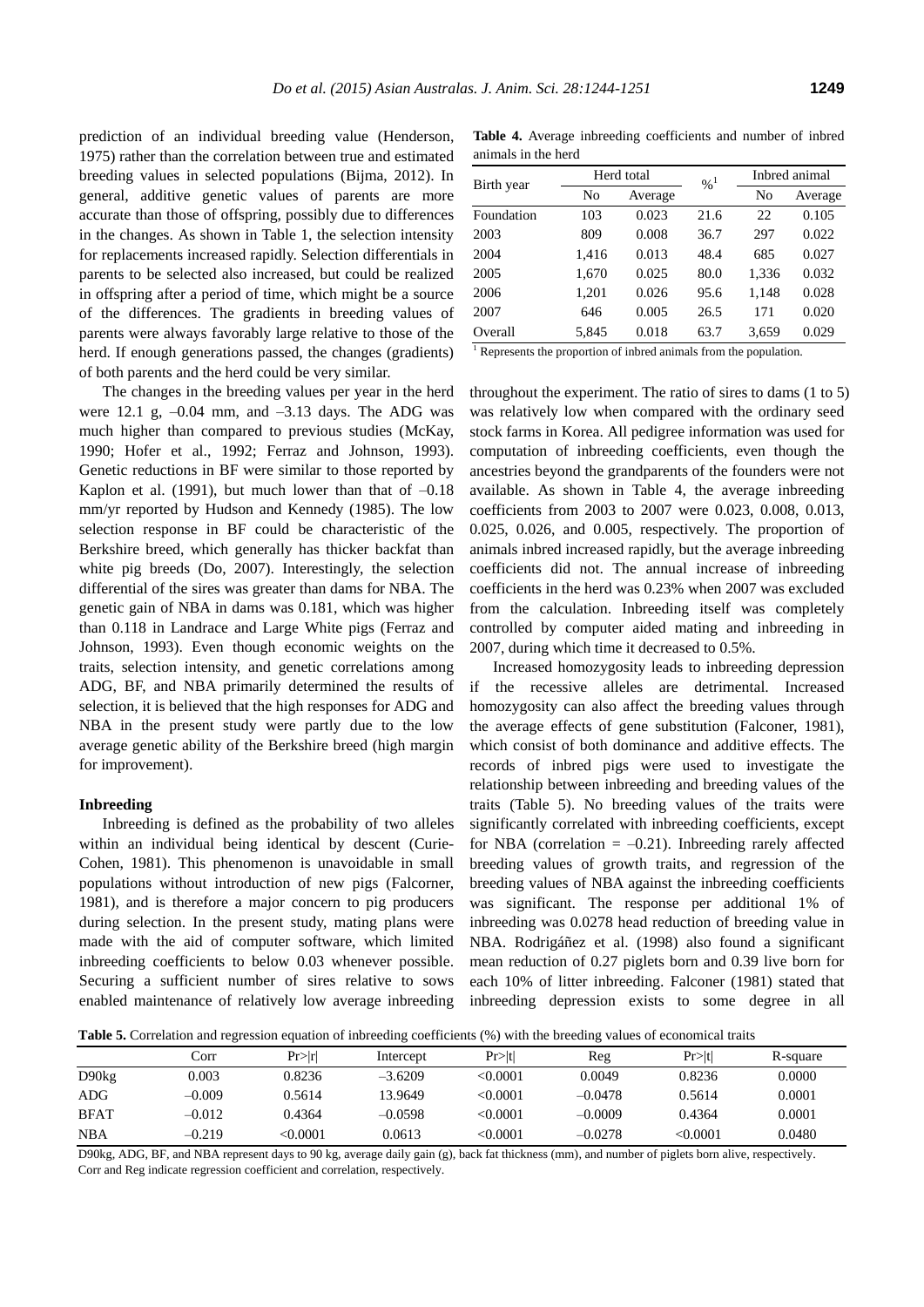populations, and it has often been observed in reproductive and fitness traits.

The results of the present study indicated that the number of boars was sufficient to keep inbreeding under control, even though the herd was closed. As shown in Table 3 and 4, the gain per year in NBA and inbreeding were 0.181% and 0.23%, respectively. If the inbreeding coefficient was converted to NBA, then a reduction of 0.0064 head occurred in the herd. This reduction due to inbreeding depression could be disregarded relative to the gain of year (0.181) in NBA, suggesting that inbreeding and inbreeding depression could be controlled with proper breeding schemes and were economical and safe relative to the risks associated with importation of pigs from various countries.

### **IMPLICATIONS**

The results of this study indicate that inbreeding can be controlled and significant genetic progress in both production and reproduction traits can be obtained by a proper selection scheme, even in a small closed population. Therefore, import of seed stocks into farms should be prevented to avoid undesired pathogens and achieve uniform pig populations.

# **CONFLICT OF INTEREST**

We certify that there is no conflict of interest with any financial organization regarding the material discussed in the manuscript.

#### **ACKNOWLEDGMENTS**

This work was carried out with the support of the Development of Farm Monitoring System for the National Based Improvement Goal of Swine and Poultry (Project No PJ009274) project of the National Institute of Animal Science, RDA, Korea.

### **REFERENCES**

- Bijma, P. 2012. Accuracies of estimated breeding values from ordinary genetic evaluations do not reflect the correlation between true and estimated breeding values in selected populations. J. Anim. Breed. Genet. 129:345-358.
- Bubliy, O. A. and V. Loeschcke. 2005. Correlated responses to selection for stress resistance and longevity in a laboratory population of Drosophila melanogaster. J. Evol. Biol. 18:789- 803.
- Bulmer, M. G. 1971. The effect of selection on genetic variability. Am. Nat. 105:201-211.
- Cassady, J. and O. W. Robison. 2002. Genetic parameters and their use in swine breeding. NSIF-FS3 http://www.nsif.com/

factsheets/nsif3.pdf. Accessed June 20, 2015.

- Chen, P., T. J. Baas, J. W. Mabry, K. J. Koehler, and J. C. Dekkers. 2003. Genetic parameters and trends for litter traits in U.S. Yorkshire, Duroc, Hampshire, and Landrace pigs. J. Anim. Sci. 81:46-53.
- Curie-Cohen, M. 1982. Estimates of inbreeding in a natural population: a comparison of sampling properties. Genetics 100:339-358.
- Do, C. H. 2007. Relation of production traits and reproduction traits in swine. J. Anim. Sci. Technol. 49:303-308.
- Edwards, S. A., A. W. Armsby, and H. H. Spechter. 1988. Effects of floor area allowance on performance of growing pigs kept on fully slatted floors. Anim. Prod. 46:453-459.
- Falcorner, D. S. 1981. Introduction to Quantitative Genetics. 2nd Ed. Longman, London, UK.
- Ferraz, J. B. and R. K. Johnson. 1993. Animal model estimation of genetic parameters and response to selection for litter size and weight, growth, and backfat in closed seedstock populations of large white and Landrace swine. J. Anim. Sci. 71:850-858.
- Gonyou, H. W. and W. R. Stricklin. 1998. Effects of floor area allowance and group size on the productivity of growing/finishing pigs. J. Anim. Sci. 76:1326-1330.
- Hanenberg, E. H. A., E. Knol, and J. W. Merks. 2001. Estimates of genetic parameters for reproduction traits at different parities in Dutch Landrace pigs. Livest. Prod. Sci. 69:179-186.
- Henderson, C. R. 1975. Best linear unbiased estimation and prediction under a selection model. Biometrics 31:423-447.
- Hermesch, S., B. G. Luxford, and H. U. Graser. 2000. Genetic parameters for lean meat yield, meat quality, reproduction and feed efficiency traits for Australian pigs. Livest. Prod. Sci. 65:239-248.
- Hill, W. G. and B. S. Weir. 2011. Variation in actual relationship as a consequence of Mendelian sampling and linkage. Genet. Res. (Camb.) 93:47-64.
- Hofer, A., C. Hagger, and N. Künzi. 1992. Genetic evaluation of on-farm tested pigs using an animal model II. Prediction of breeding values with a multiple trait model. Livest. Prod. Sci. 30:83-98.
- Hudson, G. F. S. and B. W. Kennedy. 1985. Genetic evaluation of swine for growth rate and backfat thickness. J. Anim. Sci. 61:83-91.
- Imboonta, N., L. Rydhmer, and S. Tumwasorn. 2007. Genetic parameters for reproduction and production traits of Landrace sows in Thailand. J. Anim. Sci. 85:53-59.
- Jacquard, A. 1974. The Genetic Structure of Populations. Springer-Verlag, New York, NY, USA.
- Johnson, Z. B. and R. A. Nugent, III. 2008. Estimates of heritability for lifetime productivity traits and longevity in four breeds of swine. In: Arkansas Animal Science Department Report 2008 (Eds. Z. B. Johnson and D. W. Kellogg). Division of Agriculture, University of Arkansas System, Fayetteville, AR, USA. pp. 119-121.
- Kaplon, M. J., M. F. Rothschild, P. J. Berger, and M. Healey. 1991. Genetic and phenotypic trends in Polish Large White nucleus herds. J. Anim. Sci. 69:551-558.
- Kennedy, B. W., L. R. Schaeffer, and D. A. Sorensen. 1988. Genetic properties of animal models. J. Dairy Sci. 71(Suppl. 2):17-26.